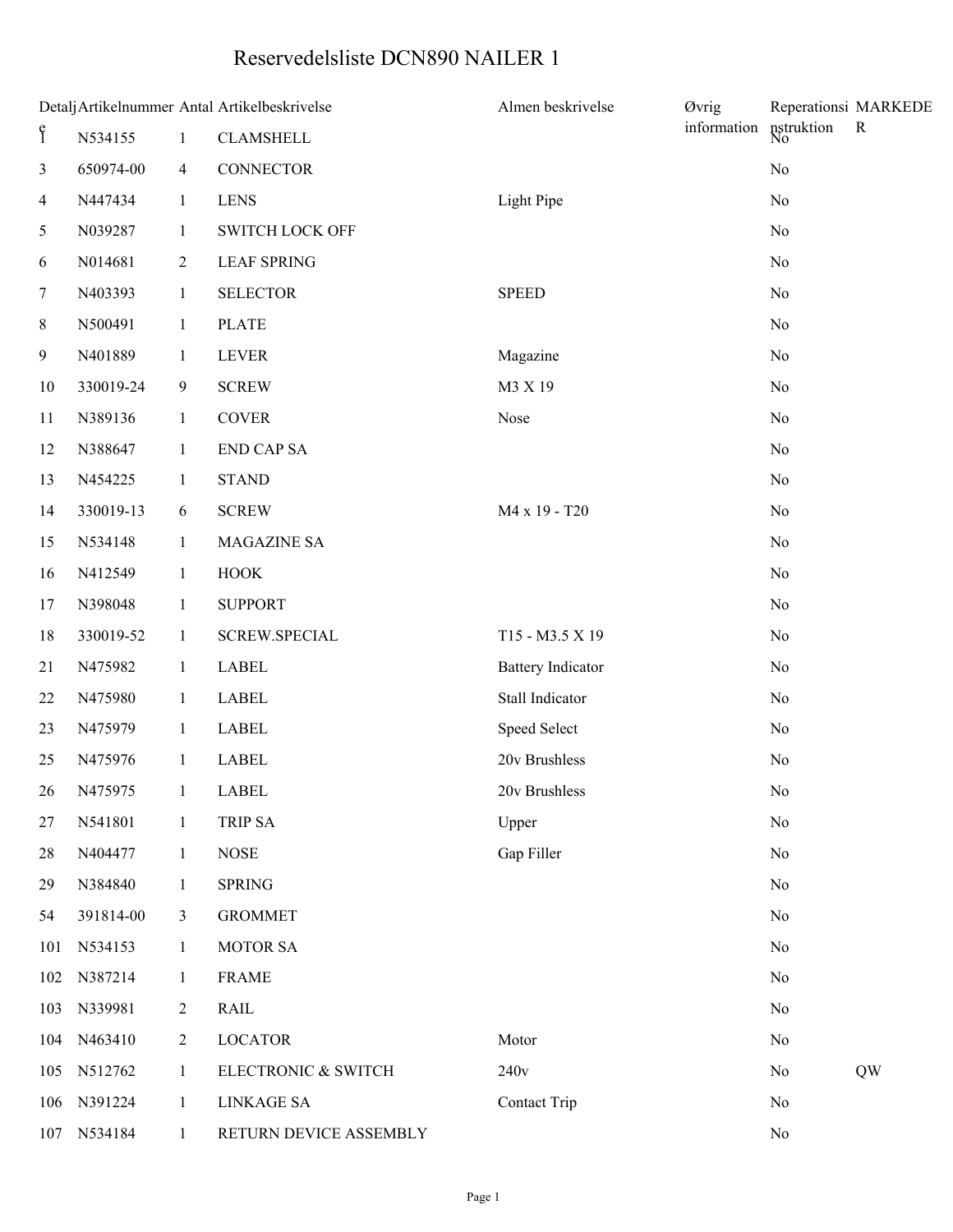## Reservedelsliste DCN890 NAILER 1

| Detalj Artikelnummer Antal Artikelbeskrivelse |                                                         |                |                    | Almen beskrivelse    | Øvrig       |                  | Reperationsi MARKEDE |
|-----------------------------------------------|---------------------------------------------------------|----------------|--------------------|----------------------|-------------|------------------|----------------------|
|                                               | $\begin{bmatrix} 6 & 8 \\ 10 & 8 \end{bmatrix}$ N534154 | $\mathbf{1}$   | <b>PROFILE</b>     |                      | information | nstruktion<br>No | $\mathbf R$          |
|                                               | 109 N339980                                             | $\mathbf{1}$   | <b>RETAINER</b>    |                      |             | $\rm No$         |                      |
|                                               | 110 N339985                                             | $\mathbf{1}$   | <b>BUMPER</b>      | <b>Upper Right</b>   |             | N <sub>0</sub>   |                      |
| 111                                           | N339986                                                 | $\mathbf{1}$   | <b>BUMPER</b>      | <b>Upper Left</b>    |             | N <sub>0</sub>   |                      |
|                                               | 114 N534149                                             | $\mathbf{1}$   | <b>CARRIAGE SA</b> |                      |             | No               |                      |
|                                               | 115 N389357                                             | $\mathbf{1}$   | PIN                |                      |             | N <sub>0</sub>   |                      |
|                                               | 116 N468984                                             | $\overline{2}$ | O RING             | 4mm                  |             | No               |                      |
| 117                                           | N465817                                                 | $\mathbf{1}$   | <b>LEVER</b>       | <b>Stall Release</b> |             | No               |                      |
|                                               | 118 N086806                                             | $\mathbf{1}$   | SPRING TORSION     |                      |             | No               |                      |
| 119                                           | 330019-24                                               | $\mathbf{1}$   | <b>SCREW</b>       | M3 X 19              |             | N <sub>0</sub>   |                      |
| 120                                           | N114100                                                 | $\mathbf{1}$   | LEVER LOCK         |                      |             | No               |                      |
| 121                                           | N477247                                                 | 8              | <b>SCREW</b>       | M6x1.0x12            |             | N <sub>0</sub>   |                      |
| 122                                           | N093608                                                 | 5              | <b>SCREW</b>       | M5x8                 |             | N <sub>0</sub>   |                      |
| 123                                           | N113536                                                 | $\mathbf{1}$   | <b>SCREW</b>       |                      |             | No               |                      |
|                                               | 124 N400753                                             | 3              | <b>SCREW</b>       | SEMS, M4 EXT LCKWSHR |             | N <sub>0</sub>   |                      |
| 140                                           | 330016-25                                               | $\overline{2}$ | <b>WASHER</b>      | 8.25 X 4.25 X .607   |             | N <sub>0</sub>   |                      |
| 141                                           | N489693                                                 | $\mathbf{1}$   | <b>BUMPER</b>      | Lower Right          |             | No               |                      |
| 142                                           | N339966                                                 | $\mathbf{1}$   | <b>GUIDE ROD</b>   |                      |             | N <sub>0</sub>   |                      |
| 143                                           | N489384                                                 | $\mathbf{1}$   | PIN                |                      |             | N <sub>0</sub>   |                      |
|                                               | 144 N489694                                             | $\mathbf{1}$   | <b>BUMPER</b>      | Lower Left           |             | No               |                      |
|                                               | 145 N401261                                             | $\mathbf{1}$   | <b>DOWEL</b>       | Pin                  |             | $\rm No$         |                      |
|                                               | 146 N441695                                             | $\frac{1}{2}$  | <b>NOSE</b>        |                      |             | N <sub>0</sub>   |                      |
| 147                                           | N384734                                                 | $\mathbf{1}$   | <b>LEVER</b>       | Lower Trip Release   |             | No               |                      |
|                                               | 148 N340040                                             | $\mathbf{1}$   | <b>RETAINER</b>    | Lower Bumper         |             | $\rm No$         |                      |
| 149                                           | N340044                                                 | $\overline{2}$ | <b>DAMPER</b>      |                      |             | No               |                      |
| 150                                           | N446748                                                 | $\mathbf{1}$   | <b>MAGNET</b>      |                      |             | No               |                      |
|                                               | 151 N534151                                             | $\mathbf{1}$   | <b>CONTACT SA</b>  | Lower Trip Filter    |             | N <sub>0</sub>   |                      |
| 153                                           | N471559                                                 | $\overline{2}$ | <b>PLATE</b>       | Locking              |             | No               |                      |
|                                               | 154 N494853                                             | $\mathbf{1}$   | <b>DAMPER</b>      |                      |             | No               |                      |
|                                               | 155 N516576                                             | $\mathbf{1}$   | SOLENOID ASSEMBLY  |                      |             | No               |                      |
| 156                                           | N463179                                                 | $\mathbf{1}$   | PAD                |                      |             | No               |                      |
| 157                                           | N387436                                                 | $\mathbf{1}$   | <b>LOCATOR</b>     |                      |             | No               |                      |
| 158                                           | 330045-45                                               | 8              | <b>SCREW</b>       | M4 x 12 - T20 Black  |             | $\rm No$         |                      |